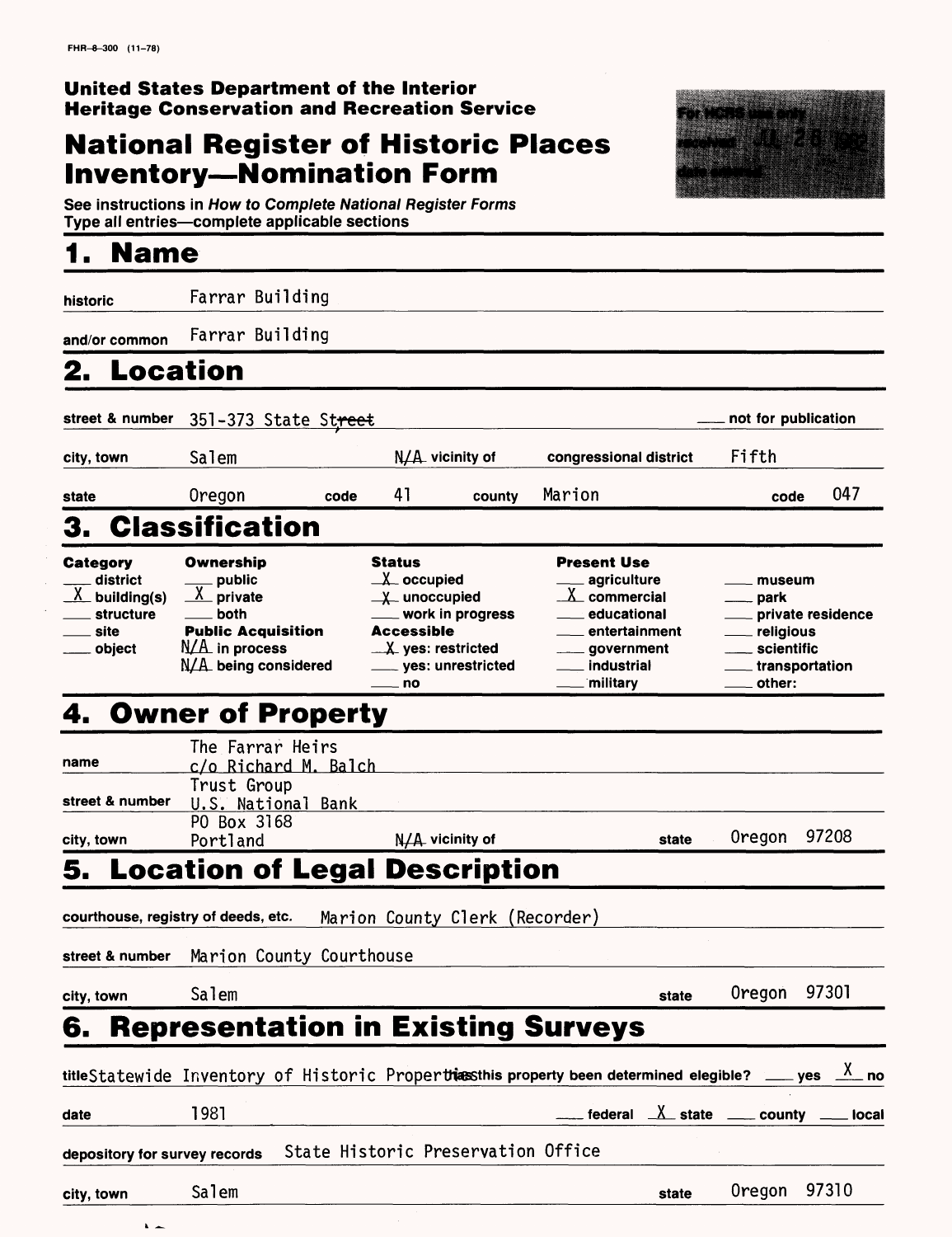# **7. Description**

| Condition                        |              | <b>Check one</b> |
|----------------------------------|--------------|------------------|
| ____ excellent                   | deteriorated | $X$ unaltered    |
| $\_\lambda$ good                 | ruins        | altered          |
| fair<br>$\overline{\phantom{a}}$ | unexposed    |                  |
|                                  |              |                  |

Check one  $X$  original site

moved date  $N/A$ 

**Describe the present and original (if known) physical appearance**

The Farrar Building is situated in the heart of the original business district of Salem, which extended two or three blocks in each cardinal compass direction along Commercial and State Streets. It is the last one story brick structure on its block, and one of the few dating from the early years of the 20th century remaining in downtown Salem. While the immediate area has been revitalized somewhat in recent years by rehabilitation work undertaken with private capital and by construction of publicly financed parking structures, the momentum for a possible Commercial-State Street Historic District has been slowed, if not stopped short by a series of losses due to fire and public improvements which resulted in the erosion of the scope of the potential district. A recent public improvement which has enhanced the historic central business district is that of alley-way beautification. The alley bordering the west side of^ the Farrar Building has been resurfaced with unit pavers and is spanned by metal pipe arches for vines.

The single-story, brick masonry Farrar Building fs essentially square in plan, reaching to the lot lines on all sides and measuring approximately 82 x 80 feet. It occupies the west half of Lot 4 of Block 33 of the Original Plat of Salem.

The facade was historically and still is apparently organized into four shop bays of equal width (ca. 20 feet). The third store from the alley end--the space lately occupied by the Smoke Shop and Cafe--was extended to encompass half of the neighboring bay to the east with the result that the easternmost shop space is about 10 feet in width. The shop fronts are traditionally composed, having plate glass display windows with (updated ?) ceramic tile-faced bulkheads, recessed central entrances, and leaded glass transom lights. With the exception of the westernmost store front, which was modified with an offset entrance, they are intact. The tile paving at the entrances of the two easternmost store fronts is intact. The store fronts are sheltered by a flat metal canopy.

The architectural character of the Farrar Building is provided by treatment of the upper wall, which is faced entirely with buff-colored pressed brick. Centered above either pair of shop fronts are two stepped and curvilinear gables with cement coping, the crests of which bear the monogram "F." The four-part division of the lower facade is carried to the upper wall, where four distinct sections are set off by five brick pilasters extending from foundation line to parapet. The building is remarkable for the state of preservation of its exterior overall and, particularly, of its 82-foot long, elaborate galvanized sheet metal cornice assembly. This distinctive feature probably was manufactured locally and consists of three basic elements: an arcade with keystones at each arch and a frieze above, a cornice decorated with blank paterae, and, at each pilaster, pendant posts with stylized, inverted horseshoe cartouches with keystones and consoles. The latter motif, especially, bespeaks the influence of Beaux Arts design.

The alley side of the building has a display window at the street corner of unknown date, and toward the rear of the west elevation are two delivery entrances and two high windows with relieving arches and heavy sills. The face brick of this side wall is red and recently was cleaned by careful washing. There is a narrow private alley along the rear, or north side leading to a back entrance to the third store. The east end of the rear passage way has been closed off by restroom additions.

24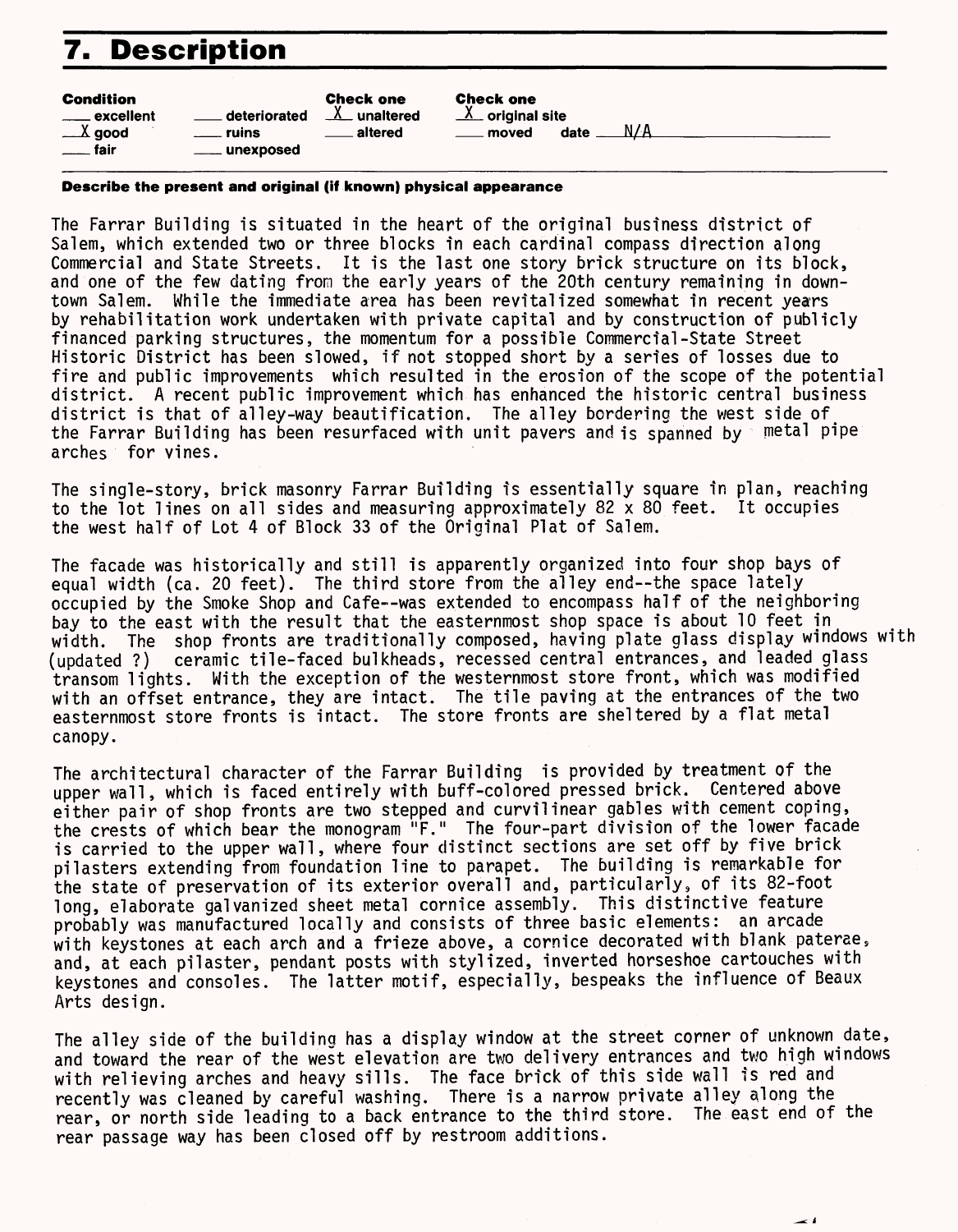# **National Register of Historic Places Inventory—Nomination Form**



**Continuation sheet Item number Page** 1

Leasees of the property owning purchase option are:

Cobrun L. Grabenhorst, Jr. Geoffrey L. Grabenhorst 198 Liberty Street SE Salem, OR 97301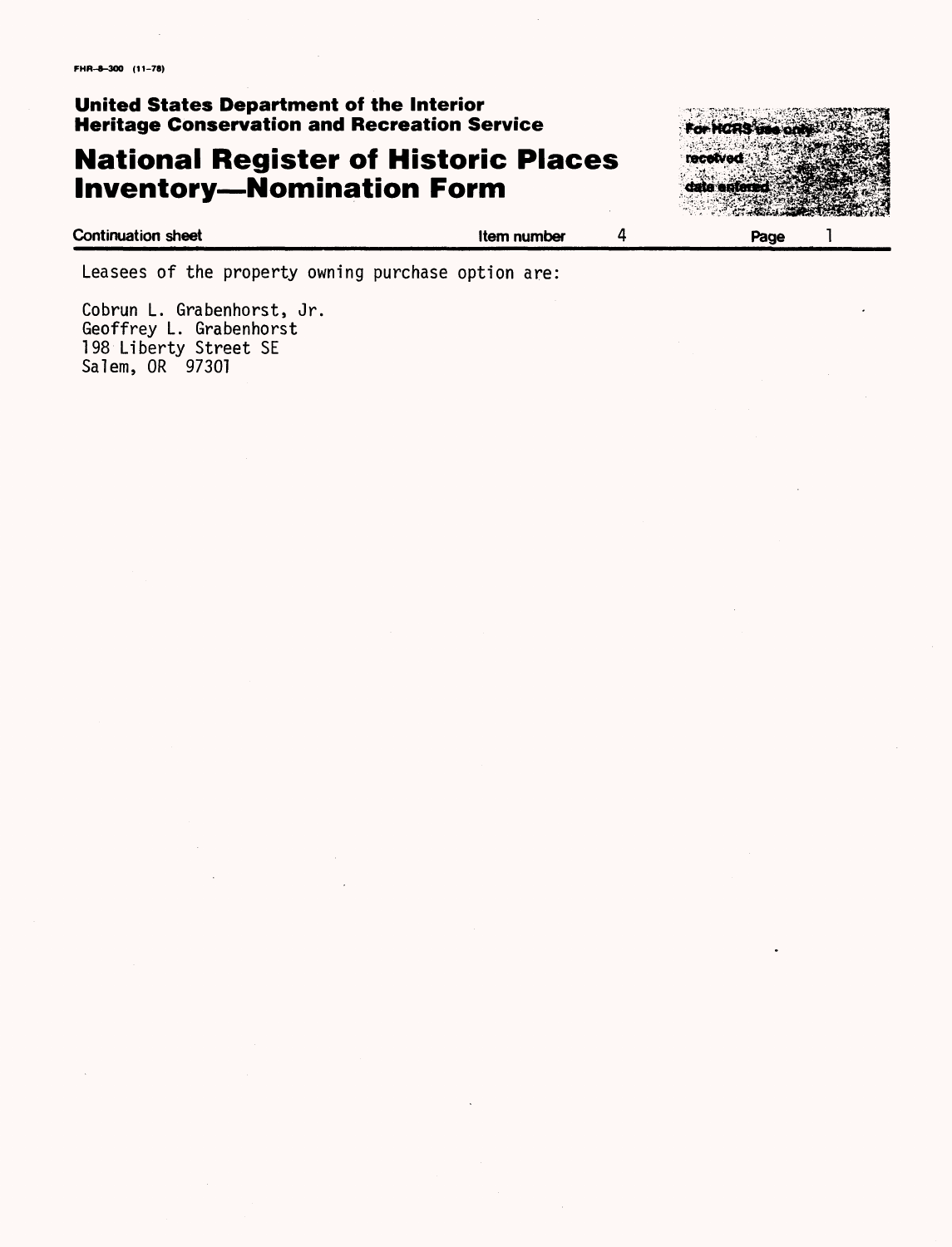# **National Register of Historic Places Inventory—Nomination Form**



| <b>Continuation sheet</b> | Item number | Page |
|---------------------------|-------------|------|
|                           |             |      |

The interiors of the four stores display very little that is obviously old, other than square wooden posts and, in the largest store, a bit of stencilling on a wall where a bar has been removed. The ceilings are high, and in the large store have been covered with firtex. The two westernmost stores appear to have lath and plaster ceilings, and there are, in addition, old hooks and rings on the ceiling of the old meat market on the alley. A few skylights in the largest store are still open. There appear to have been eight in the building, two to a store. They are still visible atop the roof.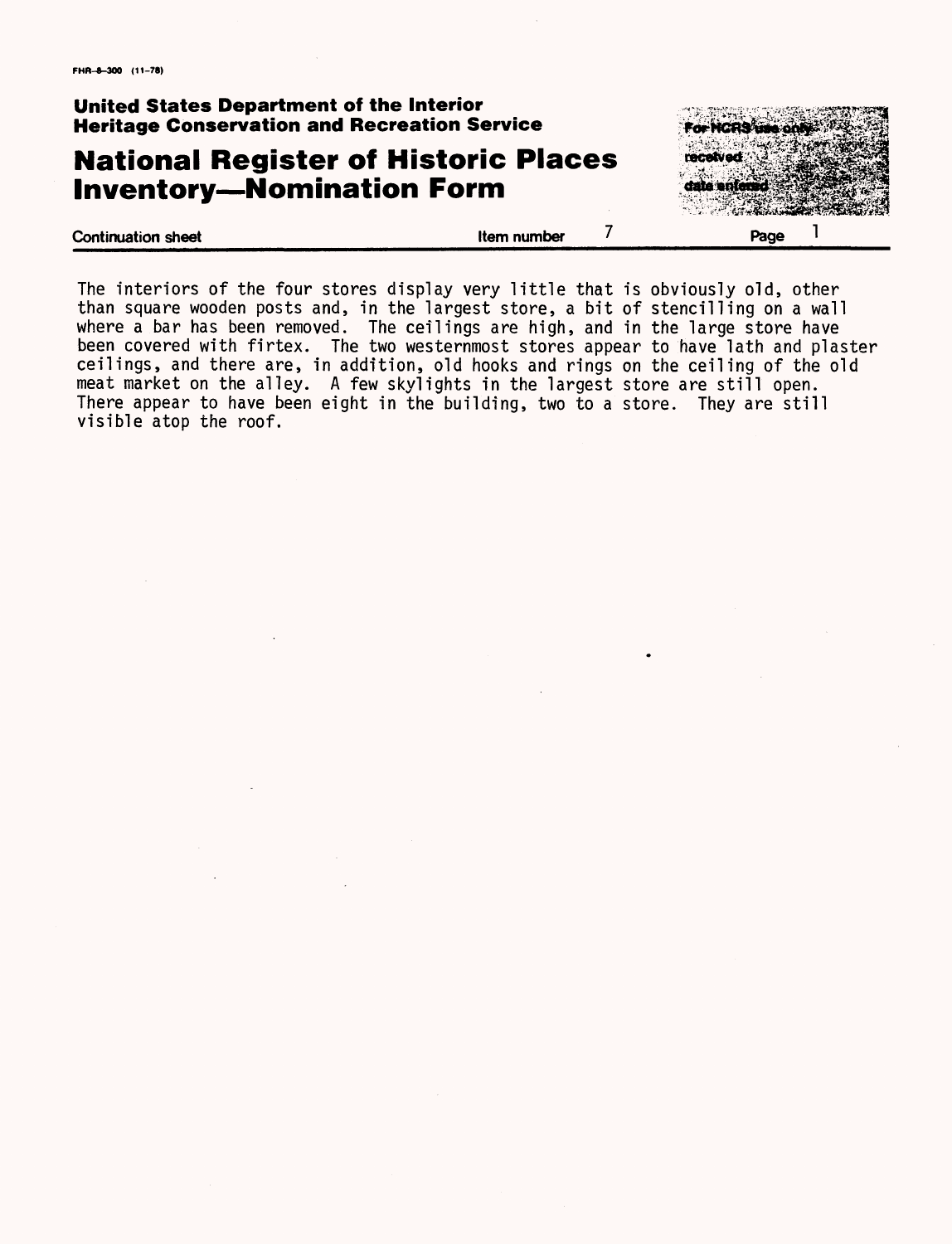# **8. Significance**

| <b>Period</b><br>___ prehistoric<br>$- 1400 - 1499$<br>$\frac{1}{2}$ 1500–1599<br>$\frac{1600 - 1699}{1600 - 1699}$<br>$\frac{1}{2}$ 1700–1799<br>$\frac{1800-1899}{1}$<br>X 1900- | Areas of Significance—Check and justify below<br>archeology-prehistoric ____ community planning<br>____ archeology-historic<br>$\underline{\mathsf{X}}$ agriculture<br>$X$ architecture<br>$\equiv$ art<br>$\underline{\mathbf{X}}$ commerce<br>$X_{-}$ communications | _____ conservation<br>_____ economics<br><u>_</u> ___ education<br><u>_</u> __ engineering<br>$\equiv$ invention | landscape architecture __ religion<br>. Iaw<br>___ literature<br><u>_</u> __ military<br><u>__</u> __ music<br><b>Exploration/settlement</b> ___ philosophy ___ industry $\frac{X}{X}$ politics/government | <sub>___</sub> __ science<br>____ sculpture<br>$\equiv$ social/<br>humanitarian<br>theater<br>____ transportation<br>____ other (specify) |
|------------------------------------------------------------------------------------------------------------------------------------------------------------------------------------|------------------------------------------------------------------------------------------------------------------------------------------------------------------------------------------------------------------------------------------------------------------------|------------------------------------------------------------------------------------------------------------------|------------------------------------------------------------------------------------------------------------------------------------------------------------------------------------------------------------|-------------------------------------------------------------------------------------------------------------------------------------------|
| <b>Specific dates</b>                                                                                                                                                              | 1917                                                                                                                                                                                                                                                                   | <b>Builder/Architect</b>                                                                                         | Legg, Architect<br>Fred A.                                                                                                                                                                                 |                                                                                                                                           |

#### **Statement of Significance (in one paragraph)**

The Farrar Building on the north side of State Street, the main east-west street in the heart of the central business district of Salem, Oregon, was built in 1917 for Elizabeth Farrar and the heirs of her brother, John Fields Farrar, owners of east and west portions, respectively, of the property with. Its substantial, 82-foot street frontage. The single-story brick masonry building with buff-colored pressed brick facing was designed by Salem architect Fred A, Legg, who had earlier designed the R, P. Boise Building of 1913, a National Register property located one block west on State Street. Both buildings are distinctive features in the only unbroken sequence of late 19th and early 20th century buildings extending as far as two blocks anywhere in the downtown core. With its pair of monogrammed, stepped and curvilinear gables and its wholly intact galvanized sheet metal cornice assembly including an arcade and stylized pendant post corner ornaments, the Farrar Building embodies the characteristics of Beaux Arts eclecticism. It possesses Integrity of location, design, setting, workmanship, materials, feeling and association with the social and commercial life of the capital city since the period of the First World War. The building is noteworthy locally for housing the Central Cigar Store and its successor, the Smoke Shop and Cafe—establishments which functioned first as a social outlet for area businessmen and later as an unofficial hiring hall for farm workers and casual laborers. It is significant locally as the only commercial building now standing in Salem which is directly associated with an important early entrepreneurial family including English emigre John Farrar, who acquired the land in 1879, and his sons Squire Farrar, an officer of the historic Thomas Kay Woolen Mill and State Legislator, and Salem grocer John Fields Farrar, whose heirs joined in the development of the property in 1917.

In 1879 the land now occupied by the Farrar Building was acquired by John Farrar (1810-1891) His heirs built the existing building, and their descendants currently own it. John Farrar was a Yorkshire man trained in the woolen mills of Bradford. He brought his family to Lowell, Massachusetts in 1848, where he worked in the woolen industry. He appears to have come to Salem in 1863, although he is said to have come in 1870, and he worked in the Willamette Woolen Manufacturing Company mill. This mill on the Willamette River--the first of its kind on the West Coast—operated from 1857 to 1875, when it burned. What type of work John or his son, Squire Farrar, may have done in Salem's first woolen mill has not been determined.

The elder Farrar acquired real estate which he left to his three children, Squire, Elizabeth and John. Squire and John Fields Farrar were Salem grocers from 1870 to 1892. Squire became vice-president of Salem's Thomas Kay Woolen Mill Company when it was founded in 1889. In 1900, after the death of his mother, Squire deeded his interest in the commercial property on State Street to his sister, Elizabeth, who thus acquired the eastern 40 feet, and to his brother, John F. Farrar, who thus acquired the western 42% feet. It was Elizabeth and the heirs of John F. Farrar who built the Farrar Building on the property in 1917, and the heirs of John F. Farrar still hold the property, although a purchase option has been acquired by the current leasees.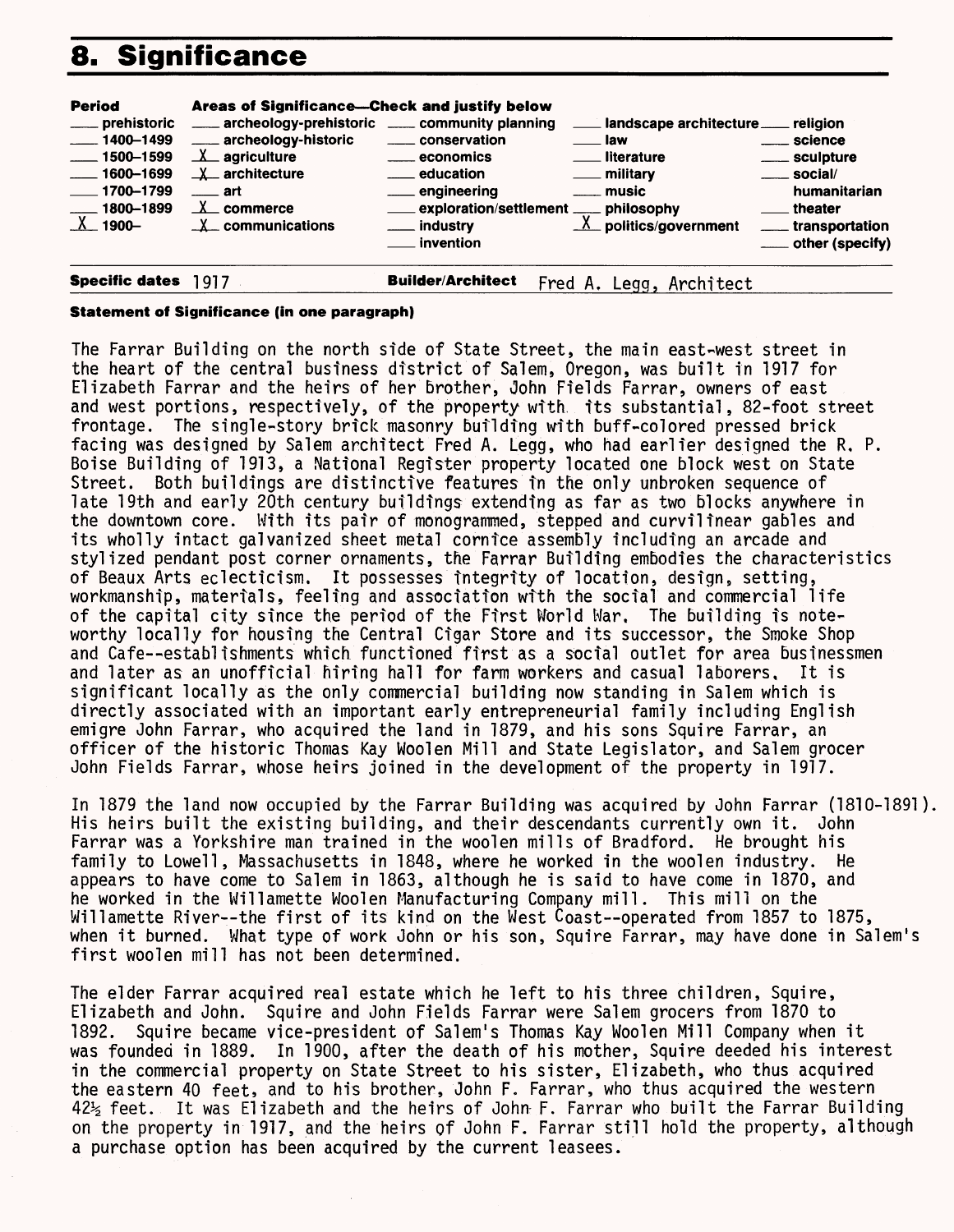# **9. Major Bibliographical References**

Marion County Deeds, and Union Title Company indexes to deeds and mortgages, Oregon Statesman, Jan. 1, 1918, article on building permits, p. 1, and F. A. Legg, p. 2. R. L. Polk, Salem and Marion County Directories, 1910 to 1979. Pacific Telephone and Telegraph Company, Salem Directories, 1919-1926.

# **10. Geographical Data\_\_\_\_\_\_\_\_\_\_\_\_\_\_\_\_\_\_\_\_**

| Quadrangle name Salem West, Oregon                   |          | Acreage of nominated property $\text{less than one} (82.5' \times 82.5')$          |                                 |           | Quadrangle scale 1:24000                                                                                                                                                                                                       |
|------------------------------------------------------|----------|------------------------------------------------------------------------------------|---------------------------------|-----------|--------------------------------------------------------------------------------------------------------------------------------------------------------------------------------------------------------------------------------|
| <b>UMT References</b>                                |          |                                                                                    |                                 |           |                                                                                                                                                                                                                                |
| $A_{11}$<br>- 10 I<br>Easting<br>Zone                |          | $1419$ 7 6 1 2 0<br><b>Northing</b>                                                | 8<br>Zone                       | Easting   | Northing                                                                                                                                                                                                                       |
| с                                                    |          |                                                                                    | D                               |           |                                                                                                                                                                                                                                |
|                                                      |          |                                                                                    | F                               |           |                                                                                                                                                                                                                                |
|                                                      |          |                                                                                    | н                               |           |                                                                                                                                                                                                                                |
|                                                      |          | Verbal boundary description and justification                                      |                                 |           |                                                                                                                                                                                                                                |
| Salem, in Marion County, Oregon.                     |          |                                                                                    |                                 |           | The Farrar Building occupies the West half of Lot 4, Block 33, of the Original Plat of                                                                                                                                         |
|                                                      |          | List all states and counties for properties overlapping state or county boundaries |                                 |           |                                                                                                                                                                                                                                |
| state<br>N/A                                         |          | code                                                                               | county                          | N/A       | code                                                                                                                                                                                                                           |
| state<br>N/A                                         |          | code                                                                               | county                          | N/A       | code                                                                                                                                                                                                                           |
|                                                      |          | <b>Form Prepared By</b>                                                            |                                 |           |                                                                                                                                                                                                                                |
| name/title                                           |          | David C. Duniway                                                                   |                                 |           |                                                                                                                                                                                                                                |
| organization                                         | N/A      |                                                                                    |                                 | date      | December 2, 1981                                                                                                                                                                                                               |
| street & number                                      |          | 1365 John Street South                                                             |                                 | telephone | (503) 581–2338                                                                                                                                                                                                                 |
| city or town                                         | Salem    |                                                                                    |                                 | state     | Oregon<br>97302                                                                                                                                                                                                                |
|                                                      |          |                                                                                    |                                 |           | <b>State Historic Preservation Officer Certification</b>                                                                                                                                                                       |
|                                                      |          | The evaluated significance of this property within the state is:                   |                                 |           |                                                                                                                                                                                                                                |
|                                                      | national | _ state                                                                            | $\frac{\lambda}{\lambda}$ local |           |                                                                                                                                                                                                                                |
| <b>State Historic Preservation Officer signature</b> |          |                                                                                    | $\leq$ /W) $\leq$               |           | As the designated State Historic Preservation Officer for the National Historic Preservation Act of 1966 (Public Law 89–665), I hereby nominate this property for inclusion in the Mational Hegister and certify that it has b |
| title                                                |          | Deputy State Historic Preservation Officer                                         |                                 |           | July 21, 1982<br>date                                                                                                                                                                                                          |

| For HCRS use only                                                        |                                     |      |  |
|--------------------------------------------------------------------------|-------------------------------------|------|--|
| I hereby certify that this property is included in the National Register |                                     |      |  |
|                                                                          | Entered in the<br>National Register | date |  |
| Keeper of the National Register                                          |                                     |      |  |
| Attest:                                                                  |                                     | date |  |
| <b>Chief of Registration</b>                                             |                                     |      |  |
|                                                                          |                                     |      |  |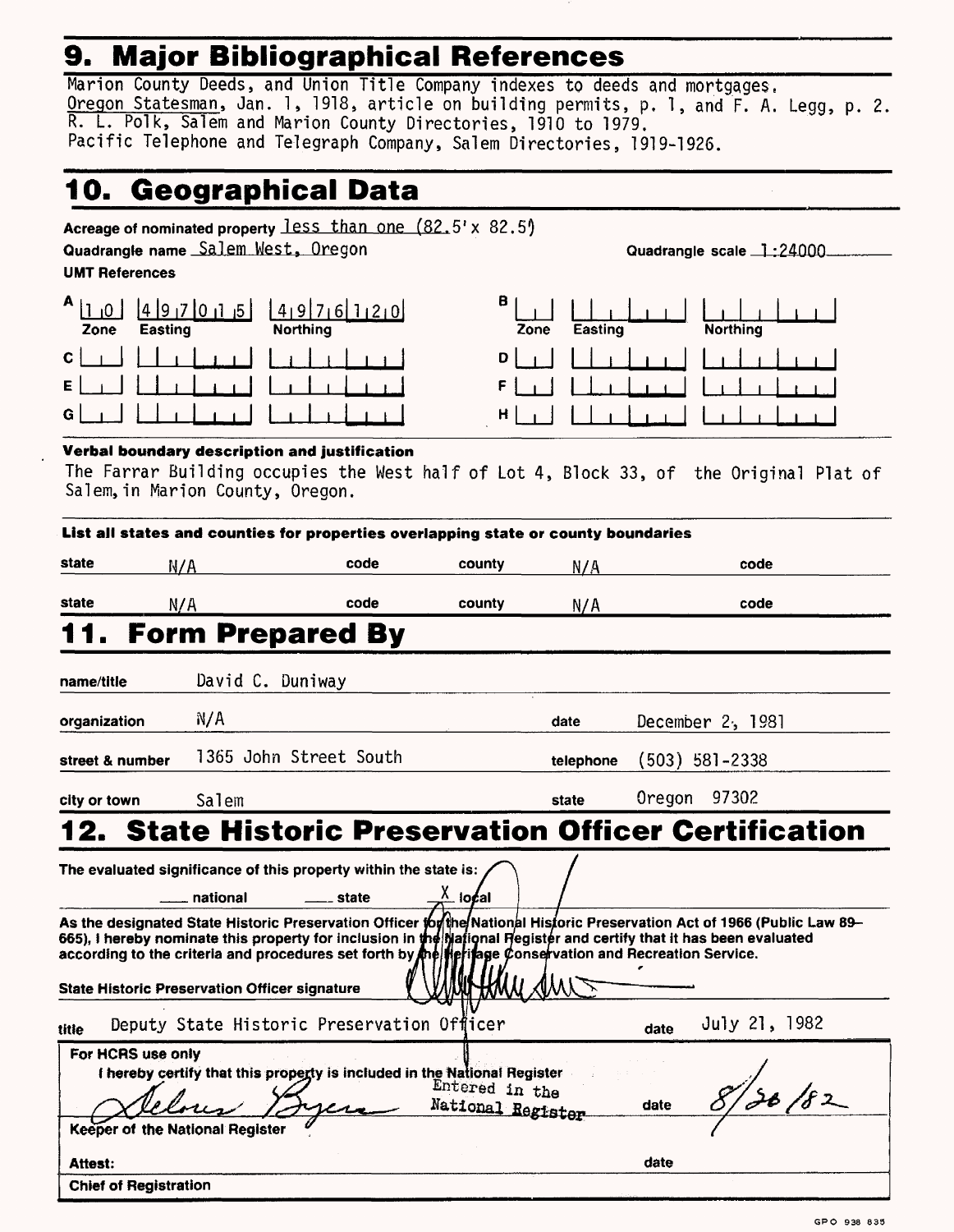# **National Register of Historic Places Inventory—Nomination Form**



#### **Continuation sheet Continuation sheet Continuation sheet 1**

#### **Agriculture**

The Smoke Shop at 363 State served as an unofficial hiring hall for farm labor. As was reported on its last day of operation in July, 1981, "early that morning - along about 6 o'clock - the fellows who wanted to work that day had had their coffee and lounged along the curb outside until local farmers arrived to pick them up for a day in the fields." Squire Farrar, son of John Farrar, original Farrar family member to own the property, became a hop broker in the 1890s, an important occupation in the Mid-Willamette Valley until prohibition.

#### Architecture

Fred A. Legg (1869-1941), the architect, was born in Portland of a pioneer family, attended Willamette University and studied in Philadelphia. He began his architectural career in the office of Walter D. Pugh, Salem, in 1902, and established his own offices in Salem and Portland in 1906. The Portland office was discontinued in 1916 and reopened in 1922, with his son Kenneth Legge [variant spelling] in charge. He designed the Garfield School in Salem in 1909, now on the National Register, and Englewood, Highland and Richmond Schools in Salem, as well as the Camas High School in Washington. He also designed the Douglas C. Minto bungalow of 1922 in Salem which has been entered into the National Register. His commercial buildings include the R. P. Boise Building of 1913, also in the National Register, the Murphey Block, now gone, the Willis, Roth and Buren Buildings--all in Salem, and the Ainsworth Building in Portland. Seventeen sets of his plans are in the State Archives and were the basis for buildings at the State School for the Deaf, Fairview Home for the Mentally Retarded, the State Fair, and so on.

#### **Commerce**

Each store in the Farrar building has contributed to the economic life of the city.

The store at 351 State Street on the west side of the building, was occupied through 1964 by the Midget Market, a retail meat market established by S. Levy, who operated a market in a wooden building on the site at 371 State prior to construction of the Farrar Building. Perhaps it is significant that John H. Farrar was a meat cutter at the Cross Market in the 1890s. From 1968 to 1970, the store was occupied by Bob's News Stand and then the Reading Fair Book Store, operated by Robert Pattison, a controversial figure at the time. It was then John Ford's News Stand, run by John F. Lewis in 1971 and 1972. Since 1979, the store has been occupied by Elegant Junk, a store selling collectables.

The store at 357 State Street was for years a shoe store: the Cohen Shoe Company, 1921 through 1924; the Kafeteria Shoe Store, 1926 through 1934; the Style Arch Shoe Company, 1935 through 1947; and the Mercon Shoe Company in 1949--all operated by Harry Cohen or Mollie R. Cohen. From 1956 through 1966, it was the Shoe Box, operated by Jerry and Maurice Blum. From 1962 to 1972 Lady Godiva Dress Making Boutique occupied the store, and since 1973 it has been occupied by the Paperback Exchange for used paper back books.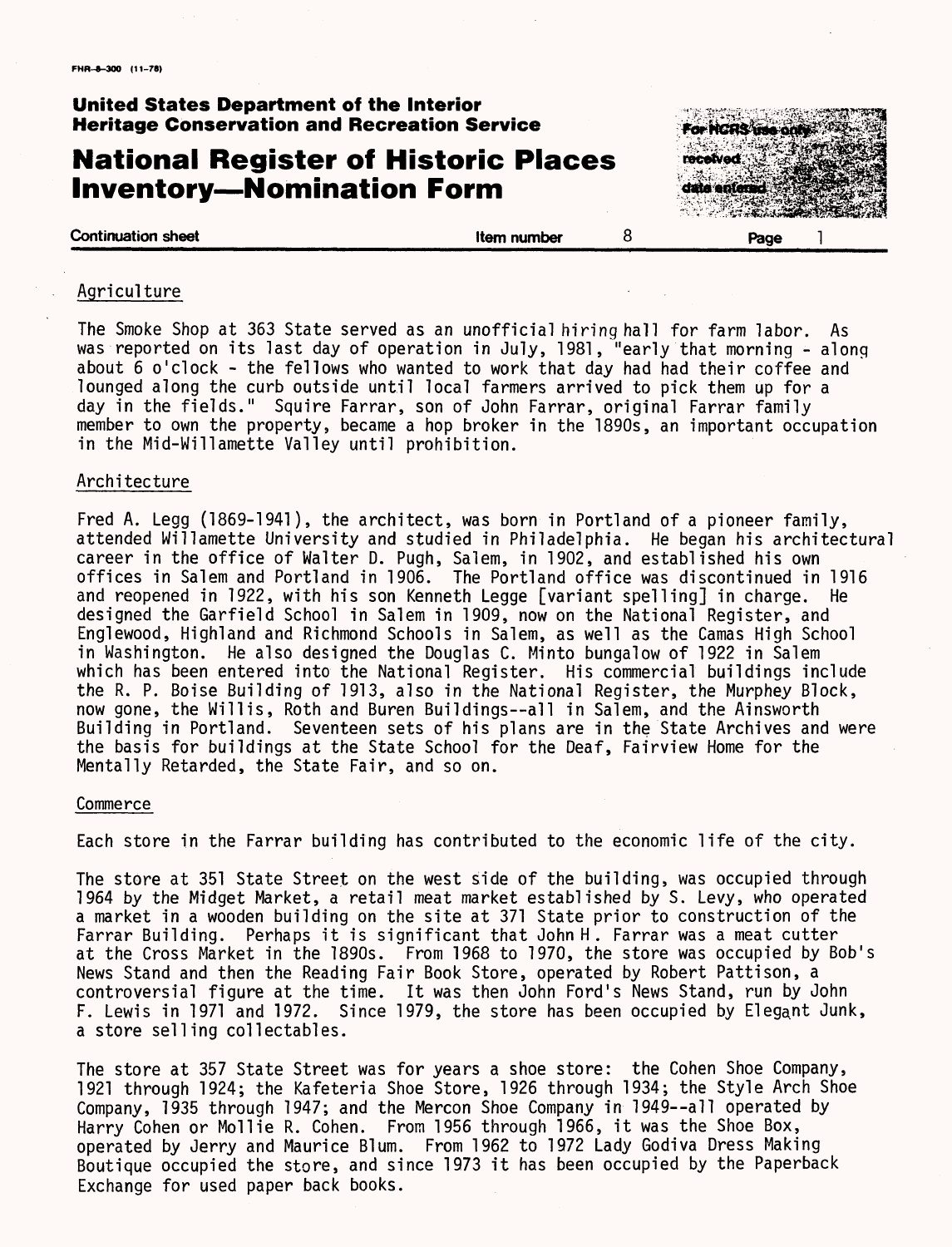# **National Register of Historic Places Inventory—Nomination Form**

**Continuation sheet Continuation sheet Continuation sheet Continuation sheet** 



The store at 363 State Street was originally the Central Cigar Store, operated by C. B. Shaw and 0. N. Hoppes, sometimes listed as the United Cigar Store. From 1930 until July 1981 it was the Smoke Shop, also listed as the Salem Smoke Shop and Cafe. George C. Hull was the initial proprietor through 1941. In 1945 and 1947 there were several owners: LeRoy Gard, Ellis E. Cooley, Glen F. Powers, and A. T. Peters. From 1949 through 1963, Cleston C. Hoxie was proprietor, for the first year with J. H.Wallong. Finally, in 1964 Walt Cline, Jr. took over the operation. It not only provided cigars, but food and drink was served at a long double counter, and at the back were billiards and card tables.

The store at 371 State Street was the barber shop of A. Louis Tumbleson from 1928 to 1938. The space was later incorporated by what became the Smoke Shop.

The space at 373 State Street was originally occupied by the Postal Telegraph Cable Company office through 1942, with Thomas C. Waters as manager in 1921 and Wallace B. Wilmot the final manager. In 1945 this half store was occupied by Jary's Florist; in 1947 by Mode O'Day Women's Fashions; from 1949 to 1959 it was Newland Jewlers, operated by Mrs. Marie T. New!and; and from 1960 through 1966 it was W. M. Ostoy's Jeweler's Repair. It was vacant in 1966 and 1968, and from 1969 to 1979 a series of barber shops with shoe shine stands occupied the store.

#### Communications

The Postal Telegraph Cable Company, which occupied the space at 373 State from 1918 through 1942, was part of the great communications network that brought news to Salem from all parts of the world. The Western Union eventually won the battle for a monopoly, only to lose to radio, television, and computer communications.

#### Government

Squire Farrar, son of the original owner of the property and himself a holder of the property until deeding his interest to his brother and sister, served in the State Senate in 1903 and 1905. He became Salem Post Master in 1906. John Hatch Farrar, son of John Fields Farrar and one of the heirs responsible for construction of the Farrar Building,also became Post Master in 1922. He had served for several years as Assistant Post Master, and thus came up through the ranks.

S. Levy of the Midget Market was a member of the Boxing Commission.

#### Other

The historic social role of the Central Cigar Store and its successor, the Salem Smoke Shop and Cafe, once housed in the Farrar Building is of special significance. At first, the establishment was patronized by local business men seeking cigars, billards, and card games. After 1930, it became a meeting place for farm workers and other transient laborers in the Salem area. At the Smoke Shop, they might be hired for a day's work, and those who were homeless left their bundles in a corner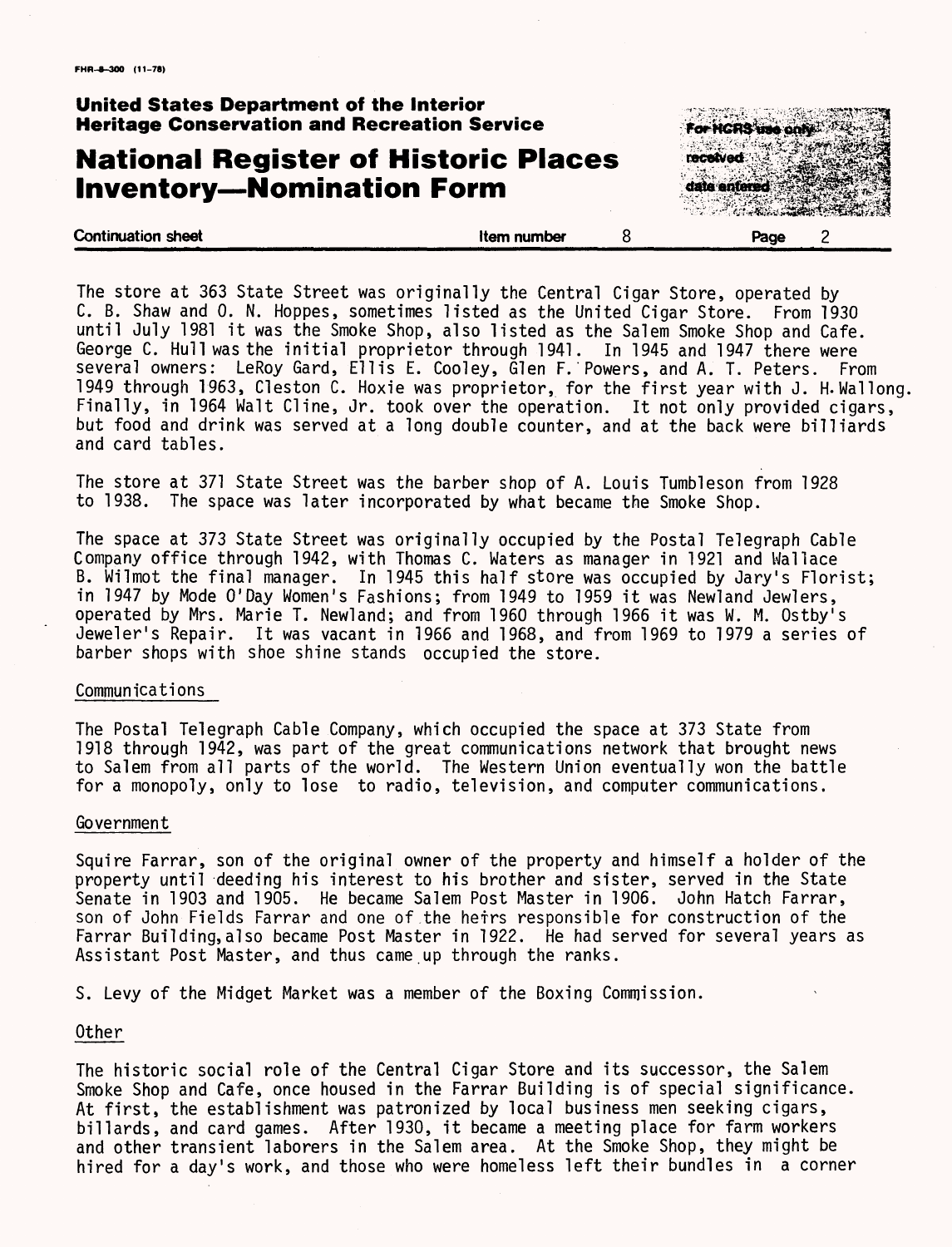# **National Register of Historic Places Inventory—Nomination Form**



| <b>Continuation sheet</b> | Item number | Page<br>÷ |
|---------------------------|-------------|-----------|
|                           |             |           |
|                           |             |           |

of the shop. In later years, proprietor Walt Cline, serving as a kind of banker, cashed the Social Security and Welfare checks of his patrons. His place became a community institution. The proximity of the Bligh Hotel located a block to the east on State Street (no longer standing) was a factor in the development of the Smoke Shop as an unofficial hiring hall, because the Bligh was a popular stopping place for transient workers following the Second World War.